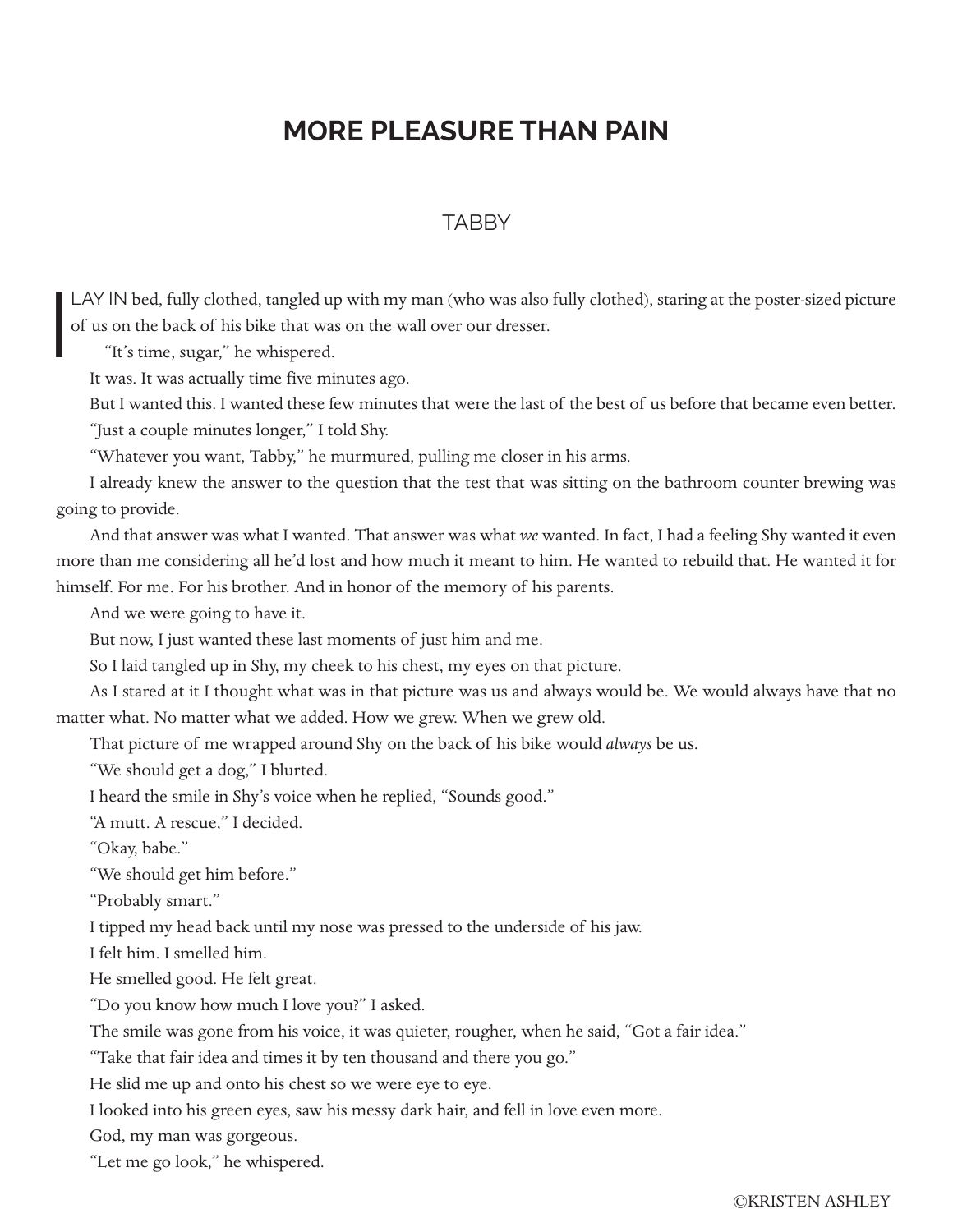He couldn't wait.

"You want this," I whispered back.

"Yeah," he said.

"Me too," I told him, but he already knew that. We'd talked about it. This was not unplanned.

"Then let me go look."

"Whatever you want, baby."

Those green eyes told me things I loved to see before he slid his hand up into my hair and pulled me down to kiss me.

It was not a quick peck. It was long and lazy and wet and sweet.

I knew he was almost done when he rolled me to my back before he broke the kiss. But he didn't leave me immediately. He kissed my chest and the underside of my jaw before he again looked in my eyes.

"Be back," he said.

"Okay," I replied.

He slid away.

I looked back to the picture of us.

The beginning of our now started in Shy's bed in the Compound, him holding me, me crying and singing a sad song.

The conclusion of our now ended in a bed that was ours, both of us wearing the other's ring, with that kiss.

I'd take that.

Happily.

I kept my eyes to the picture until Shy took my attention rounding the bed to come back. His gaze was on me as he moved and he kept hold when he moved in, putting a knee to the bed then shifting in over me, covering me with his long, lanky, loose-limbed biker body, most of his weight in a forearm.

When he was right where he belonged, he ended our now.

And opened our future.

We'd had beautiful.

But the best was yet to come

"We're pregnant, baby," he whispered.

I said nothing. Just watched his eyes start to shine with happiness.

I suspected mine were doing the same.

And not just because I had my husband's baby inside me.

But because him knowing that made him happy.

\* \* \*

"I'M GONNA BE an uncle?" Rider shouted. "That's crazy! I'm too young to be an uncle!"

"I think it's awesome!" Cutter announced loudly. "That means I'm not gonna be the youngest anymore and I get to boss someone around!"

We had the family over at our house for dinner. Dad and Ty-Ty, Rush, Rider and Cutter. We hadn't let on that there was a purpose for this and since we got together often, no one thought anything of it.

But Shy and I had just shared our news.

I was grinning at my little brother when I felt strangeness coming at me. I looked in the direction it was coming and saw Dad throw his napkin down, push back and get up from the table. He then promptly walked out of the dining room.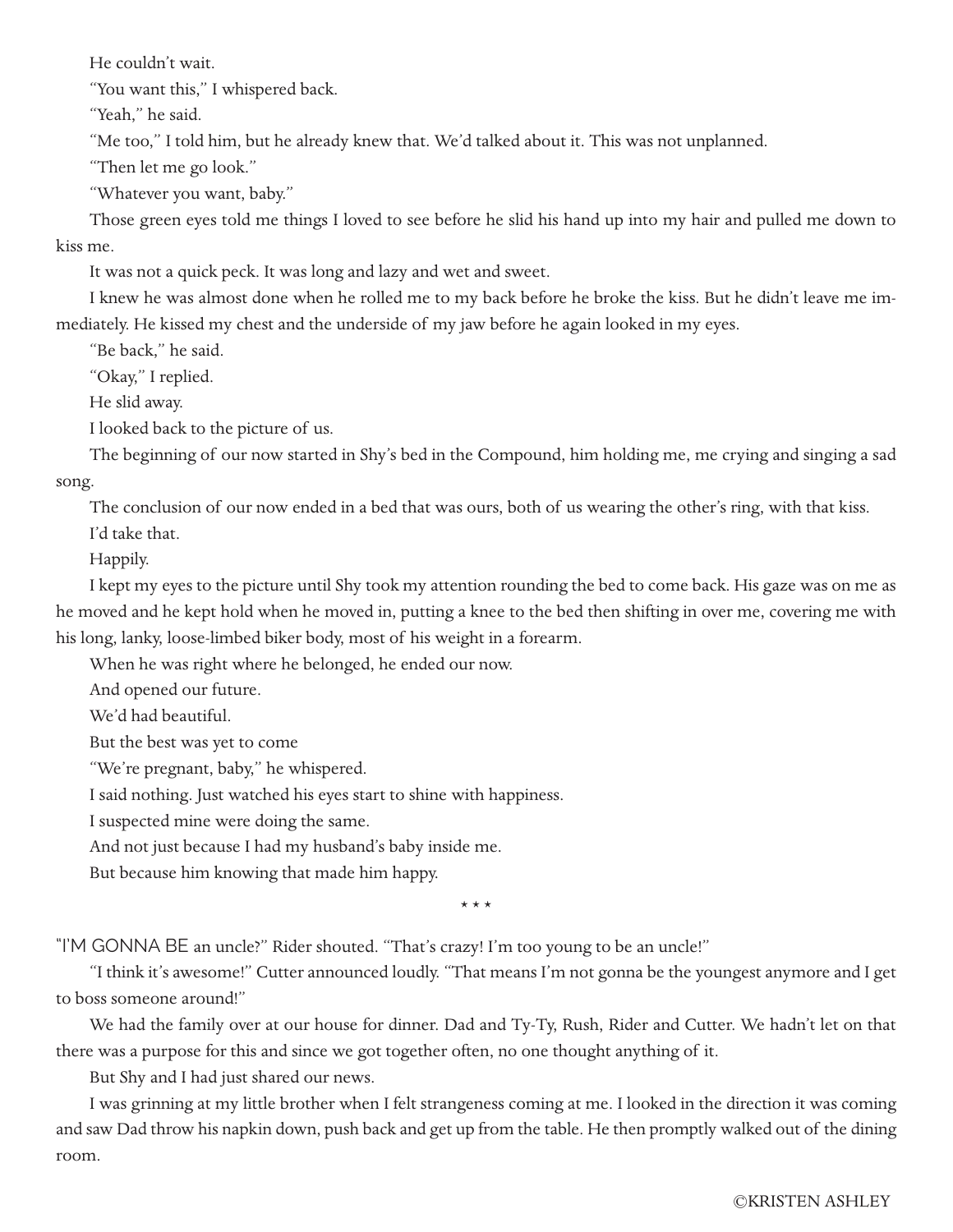I looked first to Shy, whose gaze was on where Dad had disappeared.

Feeling my look, it came to me.

"It's okay," Tyra said and I tore my attention from my man to look to her. "He just needs some time."

"Some time for what?" I asked, confused and a little freaked. "I thought he'd be happy."

"He is, honey," Tyra said softly. "He just needs to have a second to wrap his head around it."

I didn't get that and began, "Shy and I have been married awhile and he knows that we planned—"

"He knows," Tyra cut me off to say. "That doesn't mean the reality isn't something different."

"It's 'cause he's old," Rider shared with authority. "And now he's gonna be a granddad which means he's even more old."

"Your father will never be old," Tyra told her son.

This was true. Dad was the kind of man who would be vital even if he lived to be one hundred and five.

Though, Rider wouldn't get that, or all the goodness it meant to him considering he was of Dad's blood, for probably ten years.

"You should go talk to him," Shy said and I looked to him. When I did, he jerked his head to the door.

He was probably right but the person who would know that to be true needed to weigh in.

I turned to Tyra. "Should I?"

"Being with you in this moment?" She smiled a gentle smile and said no more.

That meant I should.

I pushed back my chair and got up, moving around it to follow Dad.

I got two steps in before I was stopped because my big brother was standing in my way.

I looked up into his eyes. Mom's eyes. My mom who was not a good mom but she'd given Rush and me one good thing. She gave her son her eyes that were beautiful in Rush's face.

And I got to look at them.

"I'm gonna be an uncle," he said and the way he said it it sounded like it was unbelievable.

Unbelievable in the sense that he just got news he won the mega million lottery.

My eyes started stinging.

"Yeah," I confirmed.

"I'm gonna be an uncle," he repeated.

"Rush," I whispered.

He yanked me into his arms and wrapped them tight.

I returned the gesture.

His voice sounded funny, thick, choked, when he said, "Happy for you, Tabby."

I pushed in closer to my brother and drew in a deep breath before I replied, "Me too." I paused then finished, "Uncle Rush."

His arms got even tighter.

I fought back a sniffle.

We held on a while before he gave me a squeeze and muttered, "Go. Be with Dad."

I nodded against his chest then tipped my head back to again catch his gaze. "Love you, bro."

"Same, Tab."

I grinned at him and he grinned back before he leaned in, pressed his jaw against the side of my head for a beat then let me go.

I glanced again at the table which, in a few months and through the years, would change. There'd be high chairs. Then there'd be booster seats. More place settings. More noise. More food. More laughter.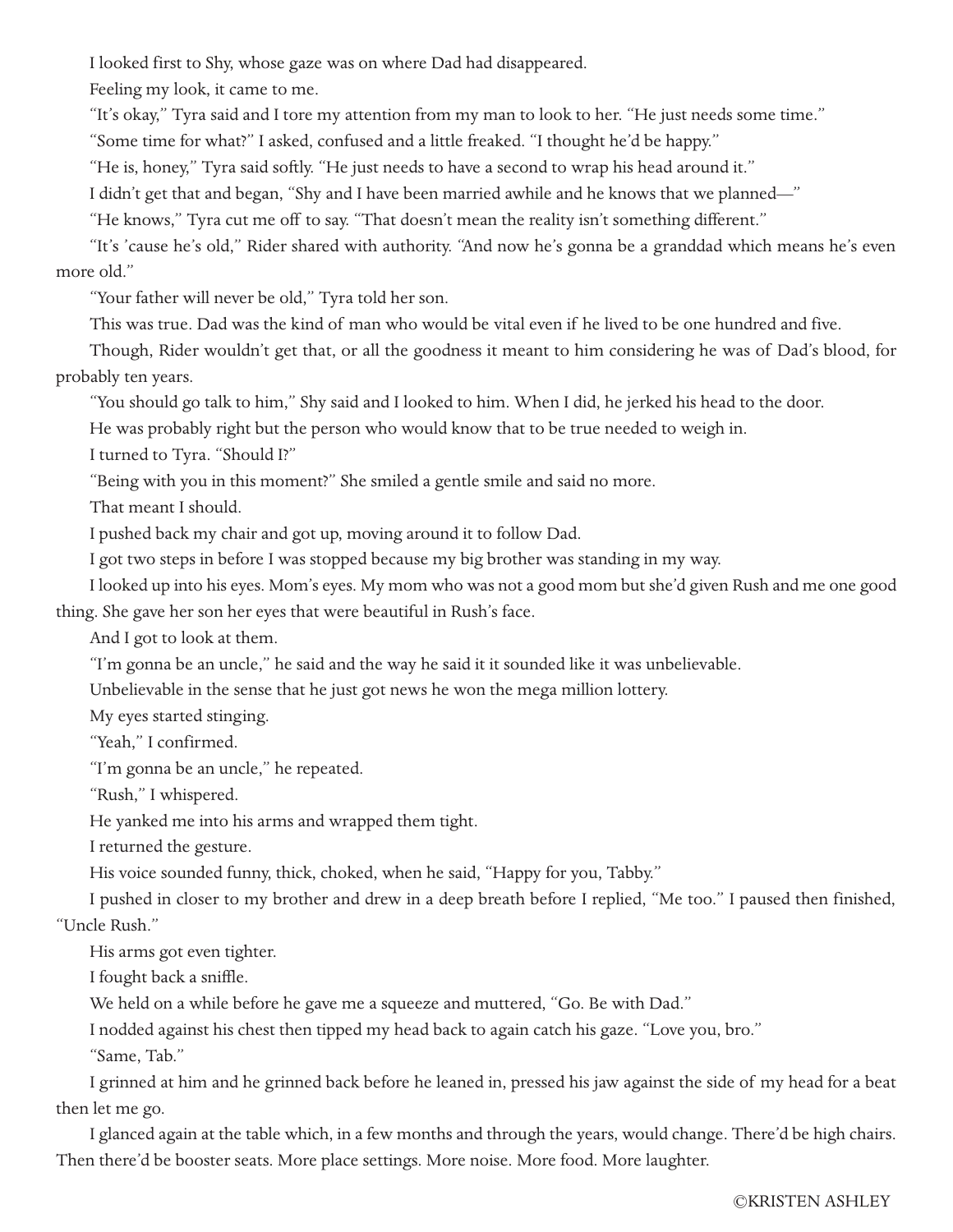Shy and I would create that like Tyra and Dad did. Then Rush (I hoped) would add to it.

And Dad gave us this. Dad found Tyra and they gave us Ride and Cut. This would be what we had forever and this would be what we'd teach our children to build.

Because Dad made what we had beautiful and safe so we could give the same.

On that thought and one last glance at my husband, I went in search of my father.

I found him on the back deck, hands to his hips, head tipped back, eyes to the starry sky.

Silently, I moved in beside him, gave it a second then said softly, "Hey, Daddy."

At my words, his arm shot out and hooked me around the neck, yanking me forcefully his way so I slammed into his side, his hold tight.

Other than that, he didn't move.

My eyes started stinging again as I wound my arms around his middle.

"That's who I am, Tabitha," he declared, his gravelly voice rougher than normal. "No matter what, girl, that's who I am to you."

He was not wrong.

He would always be my daddy.

And I would always be daddy's little girl.

"I'm happy," I told the side of his chest, the words were heavy like a blanket, warm and snug.

"I'm glad," he replied.

"Shy's over the moon," I shared.

"Knew somethin' was up the minute we walked in so he ain't hidin' that, darlin'."

That made me grin.

"I love him," I went on, telling him something he very well knew.

He confirmed he knew.

"I know you do."

I drew in breath and my grin died. "Thank you for giving me this."

At that, his arm got even tighter, curling me into his front as his other arm stole around so he could hold me with both.

I felt his lips come to the top of my hair.

"That was my line."

I made the noise right before the tears flowed and I held on to my dad as he held on to me and let me cry.

"Always wanted this, just this for my girl," he whispered into my hair. "However that came about, you bein' happy.

Findin' someone to love. Findin' someone who loves you back just as deep. Buildin' your life. All I wanted for my girl."

I drew in a deep breath and his head came up when I tipped mine back.

"Well, you got it."

He stared at me through the dark with his deep blue eyes. My eyes. I got to look at a piece of my dad that was beautiful every time I looked in the mirror.

Another gift.

"Why'd you leave the table?" I asked when he didn't speak.

"Maybe you'll get it one day, Tabby. Don't know what a woman goes through so don't know if you ever will, but 'spect it'll happen. Do know, a man, his daughter, I had to give you up to give you to Shy. You bein' a mom, gotta give up a little bit more."

He was so very wrong.

"You don't have to give me up," I said firmly.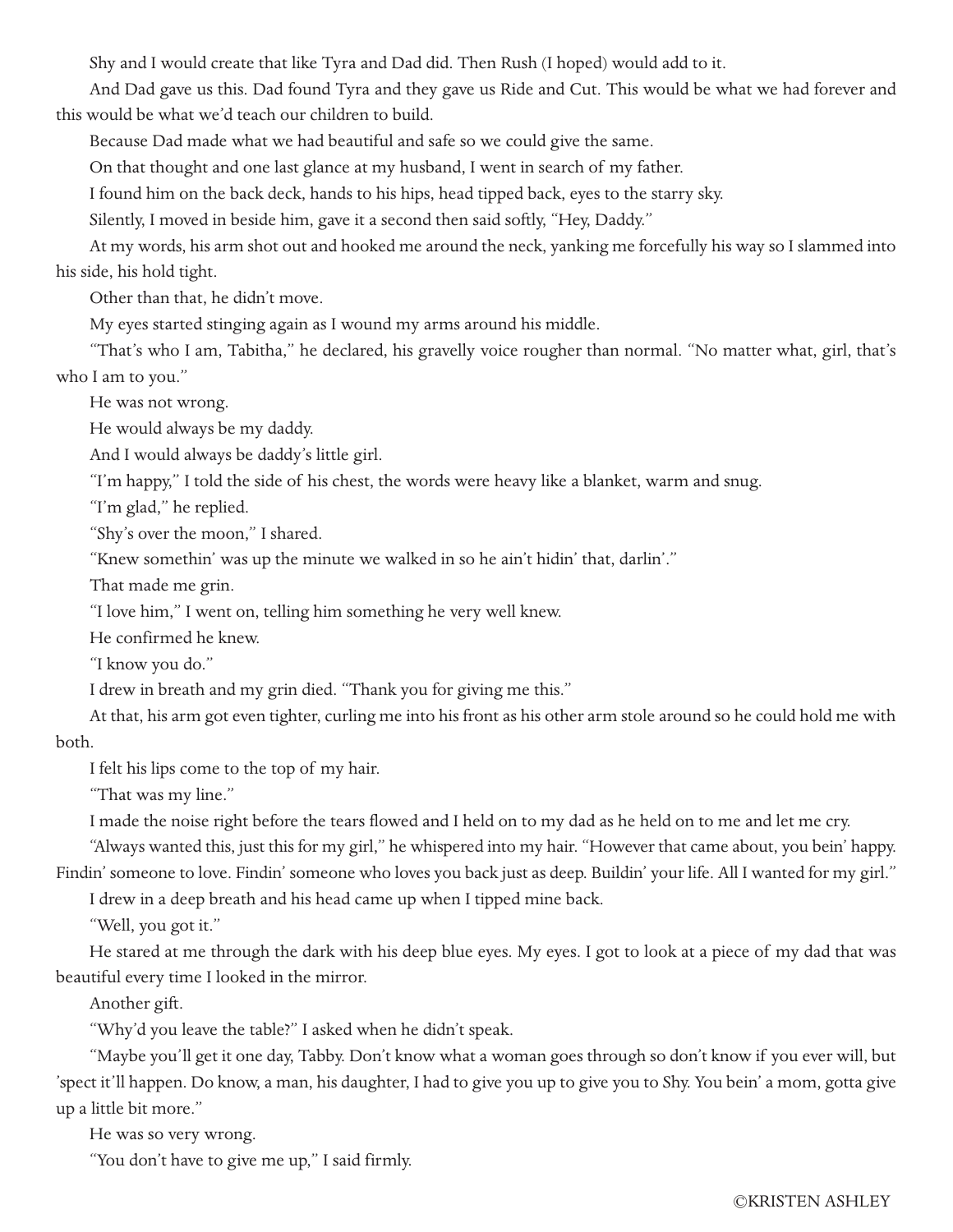He shook his head. "Shy's job is to take care a' you. Your job is gonna be takin' care of your babies. Those two things are gonna be your life, honey." He gave me a squeeze. "This is not a complaint. Pleased as fuck you got that. But in that equation, I'm not there."

Wrong again.

"You're always there," I retorted.

"Not the way I'm used to bein'," he returned then lifted a hand to curl it where my neck met my shoulder, effectively silencing me when I opened my mouth to speak. "There's more pleasure than pain, Tab. I just gotta get used to the idea that I give that part up but I get back. When I gave you to Shy, it took time, but it finally hit me that, outta that, I got Shy as a new son. Now," he grinned, "it won't take near the amount of time to get used to gettin' what I'm gonna get now, givin' up another piece a' you. That bein' my first grandbaby."

I wanted to grin back but all he was saying was making me think.

And what I thought came out of my mouth. "I hope we don't have girls. If we do, Shy's gonna have to go through the same thing as you."

"You don't have girls, you'll have boys and that means *you* givin' up the same thing as me."

I hadn't thought of that.

God!

We were screwed either way!

Contemplating this heretofore unconsidered idea, I looked to Dad's shoulder.

"Tab," he called.

I looked back.

I knew he knew what I was thinking even before he confirmed it by speaking.

"Darlin', like I said. You don't get it," he told me. "You will. And like I said, there's more pleasure than pain. It's life, honey. Sometimes the beauty of the journey is unexpected and hard to recognize. That don't mean it isn't still beauty."

Okay, I guess he wasn't wrong.

He was right.

Time to move on.

"Are you better now?" I asked.

"Got one of my two best girls in my arms. No way I can't be."

That made me plant my forehead into his chest and feel wet again in my eyes.

God, I so totally had the best dad in the world.

Dad moved his hand to the back of my neck and held it, warm and snug.

"Love you, baby girl," he whispered into the top of my hair. "Proud as fuck a' you."

"Love you too, Daddy," I whispered back.

We held on.

We did this too long.

We'd know this when we heard the sliding glass door open and Cutter shout, "Dad, Tab, you gonna be out here forever or what? You're holding up dessert!"

I tipped my head back and caught Dad's eyes.

I was grinning.

He was looking beleaguered.

"Sure you wanna do this?" he asked.

I burst out laughing.

My baby brother shouted, "Jeez! Dessert is pudding parfaits! My favorite! And we've waited . . . like . . . *forever*!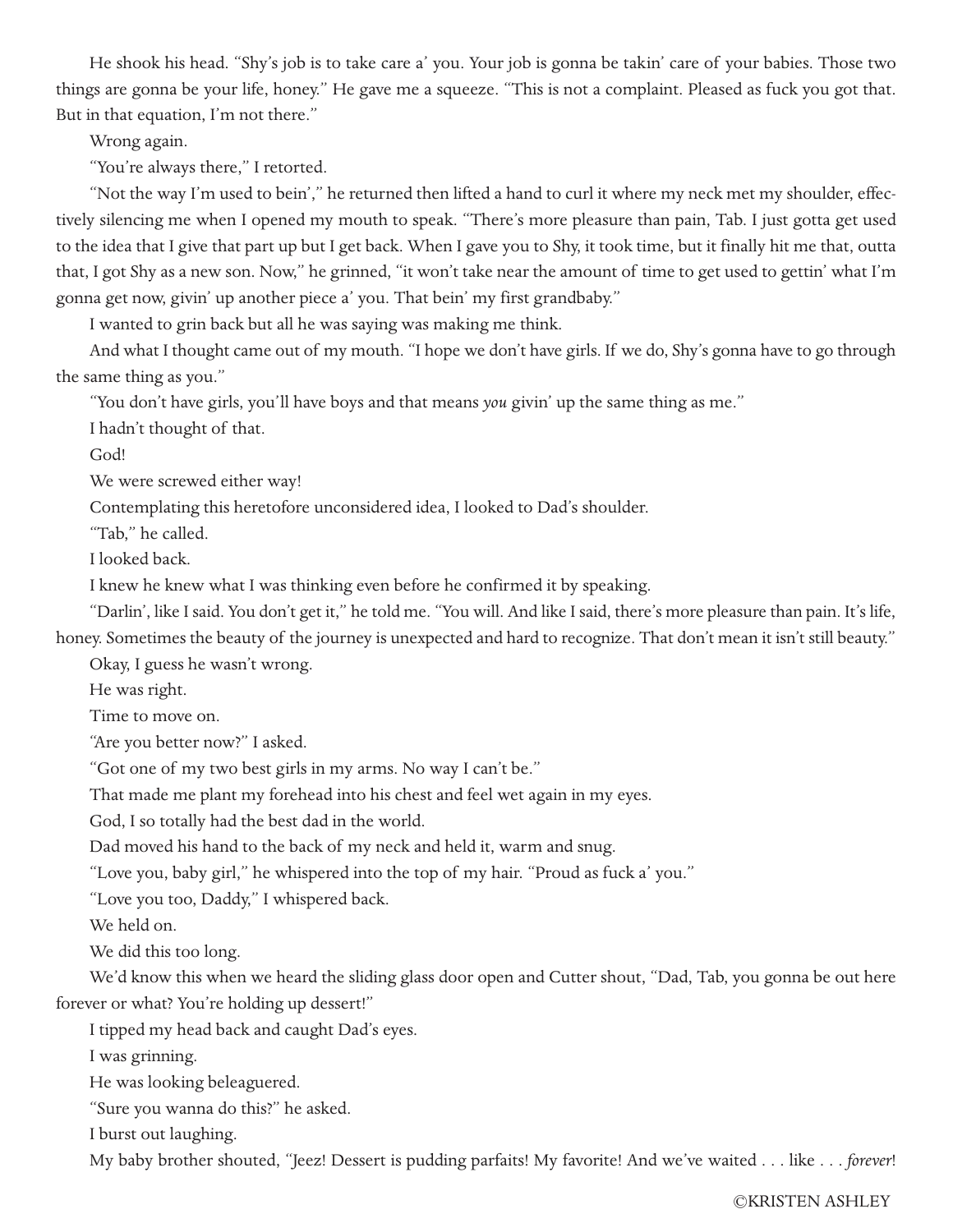And at that, I laughed harder.

 $\star$   $\star$   $\star$ 

## I FELT A release and heard bawling.

I slumped.

"You want the honor?" my OB asked.

"Fu . . . yeah," Shy answered.

I heard this but I was concentrating on the bawling, my eyes darting around seeing people but wanting one thing. Then the nurse turned and I got what I wanted when she plonked a weight that was surprisingly light on my chest

considering what it felt like tugging on my spine and resting on my bladder the last three months.

I looked down and all I saw was a mess of wet, dark hair.

"Five fingers, five toes, healthy lungs, all good," the nurse murmured, barely to be heard over the bawling.

My hands went to the weight.

He had something wrapped around him that the nurse was using to wipe him off.

I didn't feel that or her movements.

The skin of my fingers hit the skin of his little body and I was lost.

Gone.

Gone for my baby boy.

He rolled a bit and I pushed up a bit so I could get a better view.

And I saw him. His pissed off face. His scrunched up eyes. His teeny balled up fingers. His pumping little legs. Oh yes.

*Gone.*

Gone for my baby boy.

"Shy," I whispered.

"Right here, sugar," he whispered back and then he was, leaned in so deep he was almost in the bed with me, his face so close to mine, our jaws were brushing, his hand snaking up to hold our son's tush as the nurse wrapped him up and left him where he was so she could do other things.

"Shy," I repeated.

"Right here," he did the same.

"Look at him," I ordered.

"Lookin', baby. He's gorgeous. You did good, Tabby. You did so fuckin' good, baby."

I felt him kiss my jaw.

"Look at him, Shy," I demanded.

Our boy kept howling and I held him to me as Shy lifted a hand to his cheek and slid his finger down the soft, red skin.

I watched thinking I'd never seen anything so beautiful, Shy's long, handsome finger trailing down that soft, red skin.

"I see, Tabby."

"He's perfect."

Shy cupped our son's tiny head in his big hand. "He is, baby. Top to toe."

I tore my eyes away from my baby to look at my man.

"He's perfect," I repeated, my voice cracking in the middle.